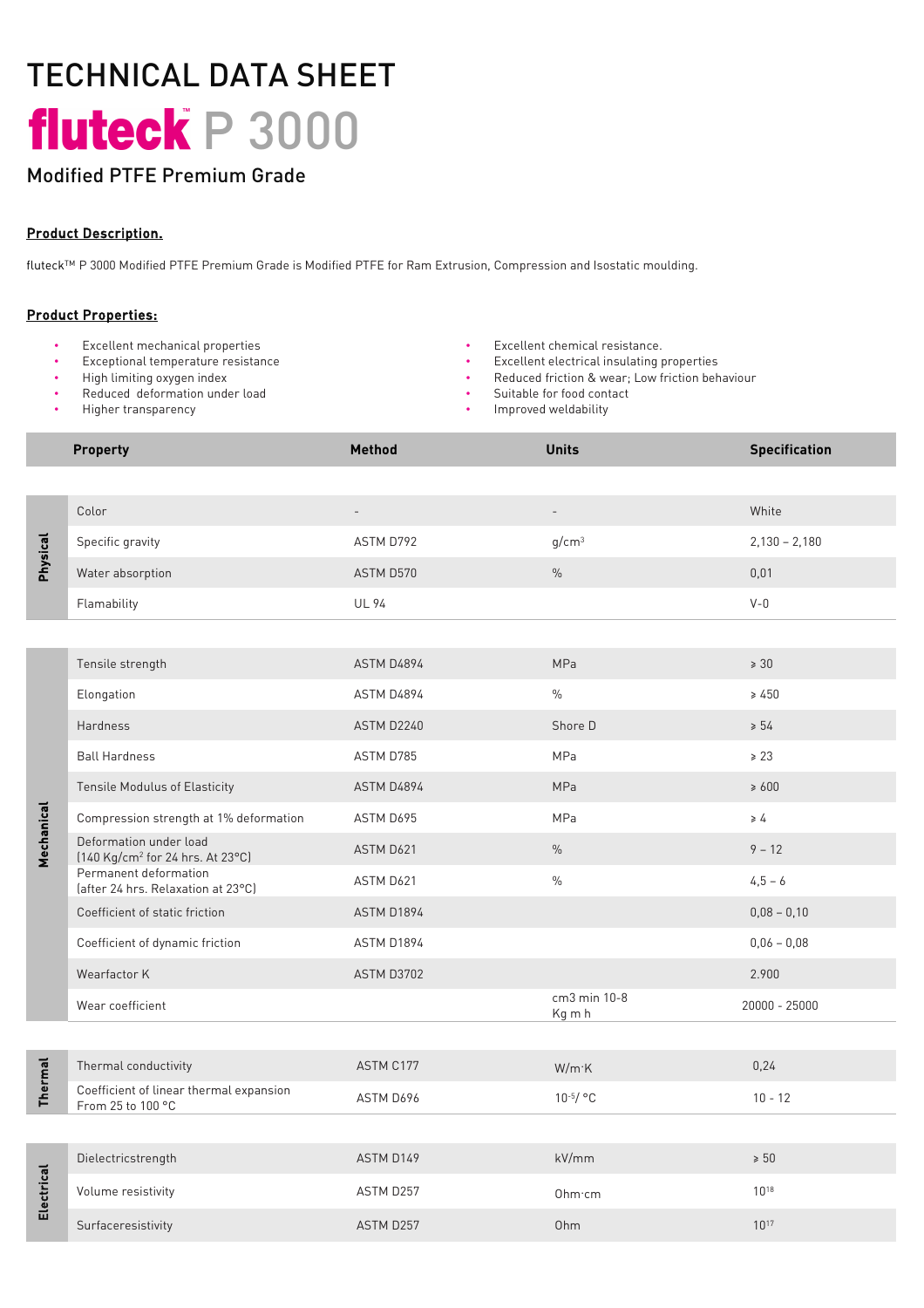# TECHNICAL DATA SHEET fluteck P 3000

# Modified PTFE Premium Grade

## Typical properties.

fluteck<sup>TM</sup>P 3000 is a Modified PTFE Premium Grade preferred for parts and components requiring very good mechanical properties.

- fluteckTM P 3000 offers an excellent combination of properties typical of the fluoropolymer resins:
- Service Temperature: fluteckTM P 3000 offers excellent resistance to continuous service temperatures working conditions from -100° C (-148°F) up to 250°C (482°F) and, for limited periods, even to higher temperatures; Product's low temperature resistance allows satisfactory performance down to – 200° C (-328°F).
- Chemical resistance: fluteck™ P 3000 offers high inertness towards nearly all known chemicals. Only attacked elemental alkali metals, chlorine trifluoride and elemental fluorine at high temperature and pressures might affect properties.
- Solvents resistance: fluteck<sup>TM</sup> P 3000 offers insoluble properties in all solvents up to temperatures as high as 300° C (572° F). Certain highly fluorinated oils only swell and dissolve PTFE at temperatures close to the crystalline melting point.

## Typical Application.

fluteck<sup>TM</sup> P 3000 Modified PTFE Premium Grade increases the already wide range of applications of virgin PTFE. Lower permeability to gases and deformation under load, greater elastic recover and mechanical properties and better weldability open up entirely new possibilities of applications in several fields such as Chemical, Eletrical and Electronic, Petrochemical, Automotive, Mechanical, Medical, Aeronautics, Semiconductor and Food industry.

fluteck<sup>TM</sup> P 3000 Modified PTFE Premium Grade is ideal for use in applications that required high standard of safety and reliability, such as plant and machinery for high purity chemicals, semiconductor industry, analytical laboratories of food industry

#### Statement on suitability for contact with foodstuff.

FDA Approved US Regulation

- Code of Federal regulation 21 CFR Ch.1; section177.1550Perfluorocarbon Resinsof the Food and Drug Administration/US.
- EU Regulation
- EU 1935/2004 10/2011 on plastic materials and articles to come in contact with food.

## US Pharmacopeia (USP) Class VI

The United States Pharmacopeia (USP) is the non-government organization that promotes the public health by establishing state-of-the-art standards to ensure the quality of medicines and other health care technologies.

Whilst this organization is concerned with the pharmaceutical and bio-technology industries, many manufacturers of hygienic equipment will be designing multipurpose designs that may be used in a range of different industry sectors.

Standards are published in the US Pharmocopeia and the National Formulary (USP NF). Compliance to USP Class VI is often requested by end users. Testing for compliance involves an assessment of the effects of the material, and extractable, on tissue.

Two types of biological reactivity test are applicable to elastomers, plastics and polymeric materials; Chapter<87> involves in vitro testing and Chapter<88> involves in vivo testing.

• fluteckTM P3000 is USP Class VI (50° C - 122° F) approved Report N° 2012/385-2 SAMi.

### Storage and Handling.

fluteck<sup>TM</sup> P 3000 Modified PTFE Premium Grade can be stored for a long period of life and is exceptionally resistant to aging and weather conditions up to 10 years. Specific aging tests carried out on sample exposed to aging and atmospheric conditions, showed no changes in weight and volume. In case of semi-finished products, before processing or before the machining, it is advisable to store the material for 24 hours in the production area, preferable in a clean and dry place at a temperature of less 25°C (77°F), preferably between 21-25°C (70-77°F). This is very important when room temperature is low; in such cases the material should be conditioned up to 72 hours in the production area in the recommended temperature range.

### Safety instruction.

Follow the normal precautions observed with all fluoropolymer materials.

Please consult the Material Safety Data Sheet and Product Label for information regarding the safe handling of the material. By following all precautions and safety measures, processing, machining, and using these products poses no known health risks. General handling and processing precautions include: 1) Process only in well-ventilated areas. 2) Do not smoke in working areas. 3) Avoid eye contact. 4) Avoid mouth contact. 5) If skin comes into contact with these products during handling, wash with soap and water afterwards. 6) Avoid contact with hot fluoropolymers.

The user must verify that the finished parts, made out of the semi-finished product, are technically suitable for the requested application. The user must also verify that the finished item may not cause any modification to the organoleptic properties of the foodstuff and that the item's technological fitness it is assigned to may be guaranteed.

For each foreign country market, where the articles are introduced into, it is user's responsibility to verify whether both material than articles comply with the applicable laws and regulations.